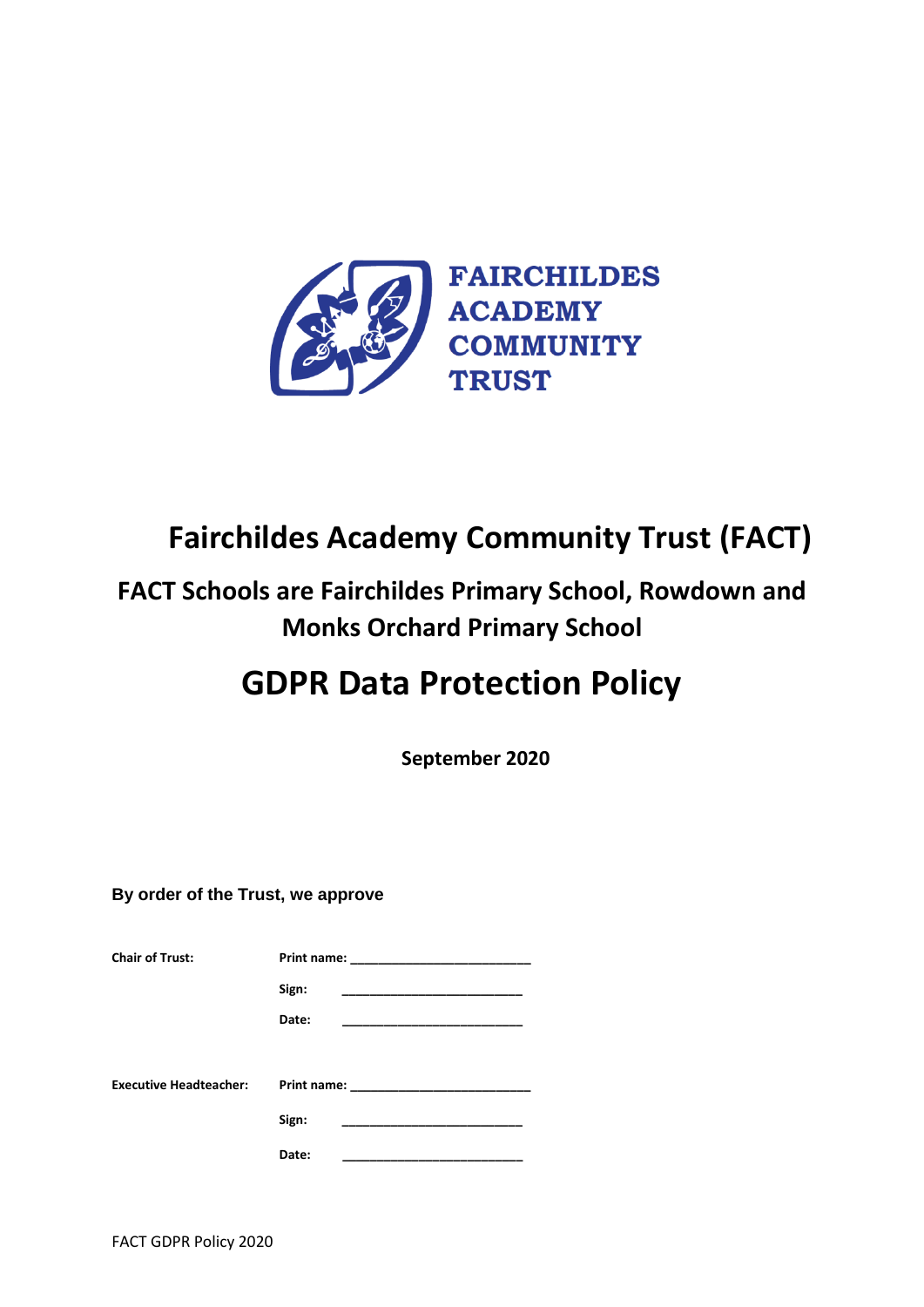### **Contents:**

#### **[Statement of intent](#page-2-0)**

- 1. Legal framework
- 2. [Applicable data](#page-3-0)
- 3. [Principles](#page-4-0)
- 4. [Accountability](#page-4-1)
- 5. [Data protection officer \(DPO\)](#page-5-0)
- 6. [Lawful processing](#page-6-0)
- 7. [Consent](#page-7-0)
- 8. The right [to be informed](#page-7-1)
- 9. [The right of access](#page-8-0)
- 10. [The right to rectification](#page-9-0)
- 11. [The right to erasure](#page-9-1)
- 12. [The right to restrict processing](#page-10-0)
- 13. [The right to data portability](#page-11-0)
- 14. [The right to object](#page-12-0)
- 15. [Automated decision making and profiling](#page-13-0)
- 16. [Privacy by design and privacy impact assessments](#page-13-1)
- 17. [Data breaches](#page-14-0)
- 18. [Data security](#page-15-0)
- 19. [Publication of information](#page-16-0)
- 20. [CCTV and photography](#page-17-0)
- 21. [Data retention](#page-17-1)
- 22. [DBS data](#page-17-2)
- 23. Policy review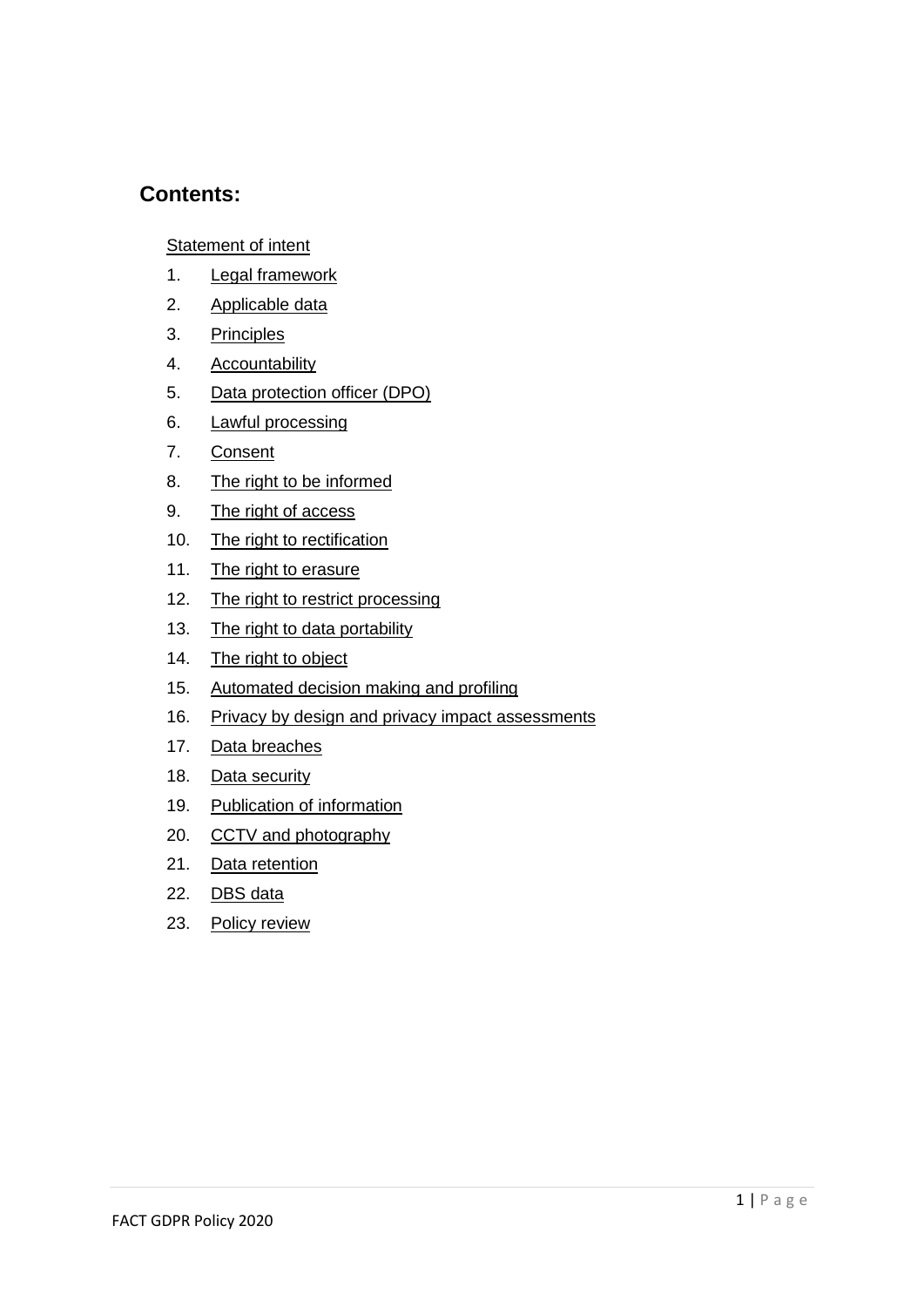### <span id="page-2-0"></span>**Statement of intent**

Our schools are required to keep and process certain information about its staff members and pupils in accordance with its legal obligations under the General Data Protection Regulation (GDPR).

This policy applies to all data, regardless of whether it is in paper or electronic format.

The school may, from time to time, be required to share personal information about its staff or pupils with other organisations, mainly the DFE, other schools and educational bodies, and potentially children's services. We are required, by law, to pass some information about our pupils to the Department for Education (DfE). This information will, in turn, then be made available for use by the LA.

This policy is in place to ensure all staff, trustees and governors are aware of their responsibilities and outlines how the school complies with the following core principles of the GDPR.

#### **Main principles**

The GDPR sets out the key principles that all personal data must be processed in line with.

• Data must be: processed lawfully, fairly and transparently; collected for specific, explicit and legitimate purposes; limited to what is necessary for the purposes for which it is processed; accurate and kept up to date; held securely; only retained for as long as is necessary for the reasons it was collected

#### **There are also stronger rights for individuals regarding their own data.**

• The individual's rights include: to be informed about how their data is used, to have access to their data, to rectify incorrect information, to have their data erased, to restrict how their data is used, to move their data from one organisation to another, and to object to their data being used at all

*This policy complies with the requirements set out in the GDPR, which will come into effect on 25 May 2018. The government have confirmed that the UK's decision to leave the EU will not affect the commencement of the GDPR.*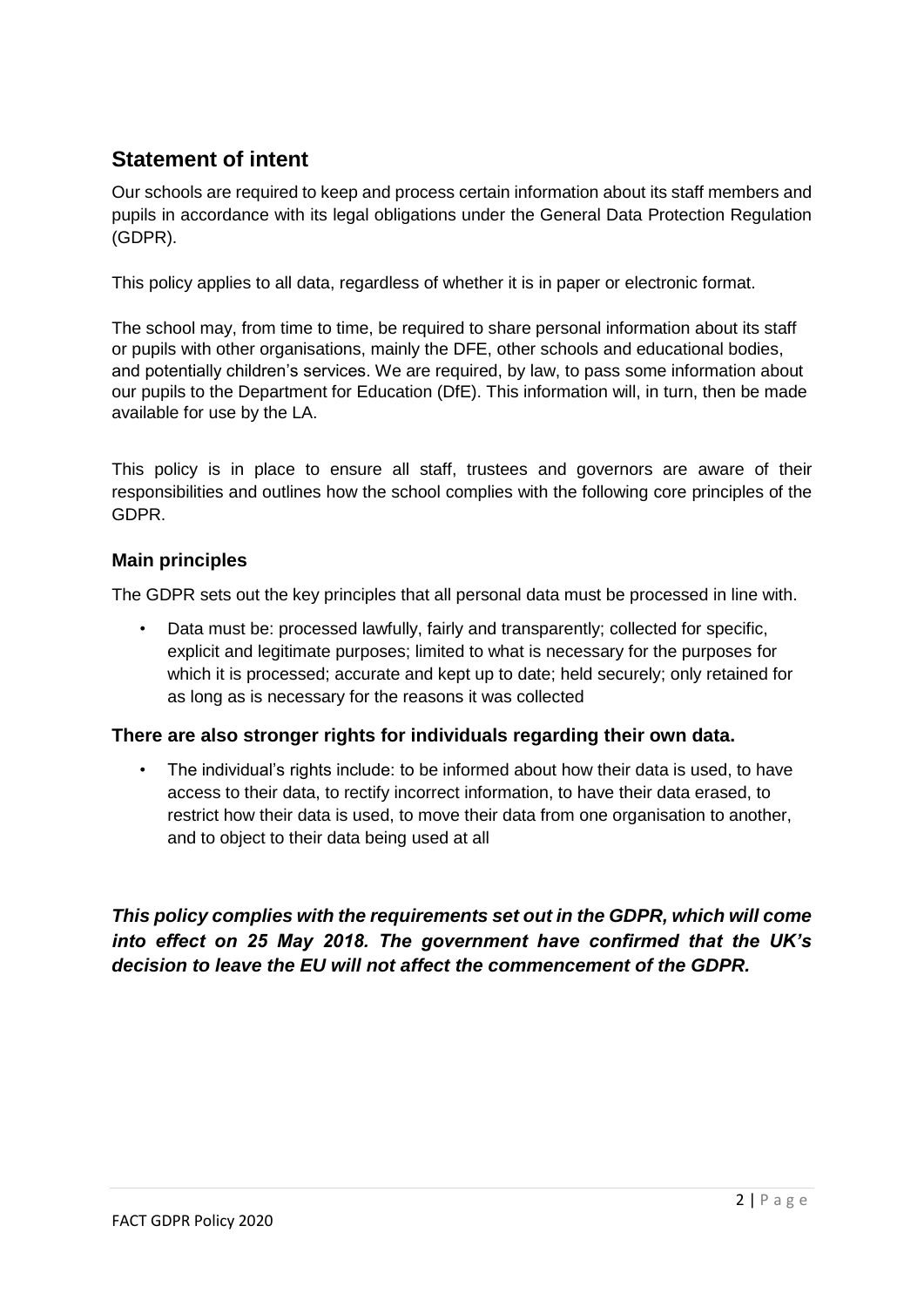#### **1. Legal framework**

- 1.1. This policy has due regard to legislation, including, but not limited to the following:
	- The General Data Protection Regulation (GDPR)
	- The Freedom of Information Act 2000
	- The Education (Pupil Information) (England) Regulations 2005 (as amended in 2016)
	- The Freedom of Information and Data Protection (Appropriate Limit and Fees) Regulations 2004
	- The School Standards and Framework Act 1998
- 1.2. This policy will also have regard to the following guidance:
	- Information Commissioner's Office (2017) 'Overview of the General Data Protection Regulation (GDPR)'
	- Information Commissioner's Office (2017) 'Preparing for the General Data Protection Regulation (GDPR) 12 steps to take now'
	- Model privacy notices published by DFE.

This policy complies with our funding agreement and articles of association.

#### <span id="page-3-0"></span>**2. Applicable data**

- 2.1. For the purpose of this policy, **personal data** refers to information that relates to an identifiable, living individual, including information such as an online identifier, e.g. an IP address. The GDPR applies to both automated personal data and to manual filing systems, where personal data is accessible according to specific criteria, as well as to chronologically ordered data and pseudonymised data, e.g. key-coded.
- 2.2. **Sensitive personal data** is referred to in the GDPR as 'special categories of personal data', which are broadly the same as those in the Data Protection Act (DPA) 1998. These specifically include the processing of genetic data, biometric data and data concerning health matters.

**Data Controller:** A person or organisation that determines the purposes for which, and the manner in which, personal data is processed. Our school processes personal information relating to pupils, staff and visitors, and, therefore, is a data controller. The schools are registered as a data controller with the Information Commissioner's Office and renews this registration annually.

**Data processor:** A person, other than an employee of the data controller, who processes the data on behalf of the data controller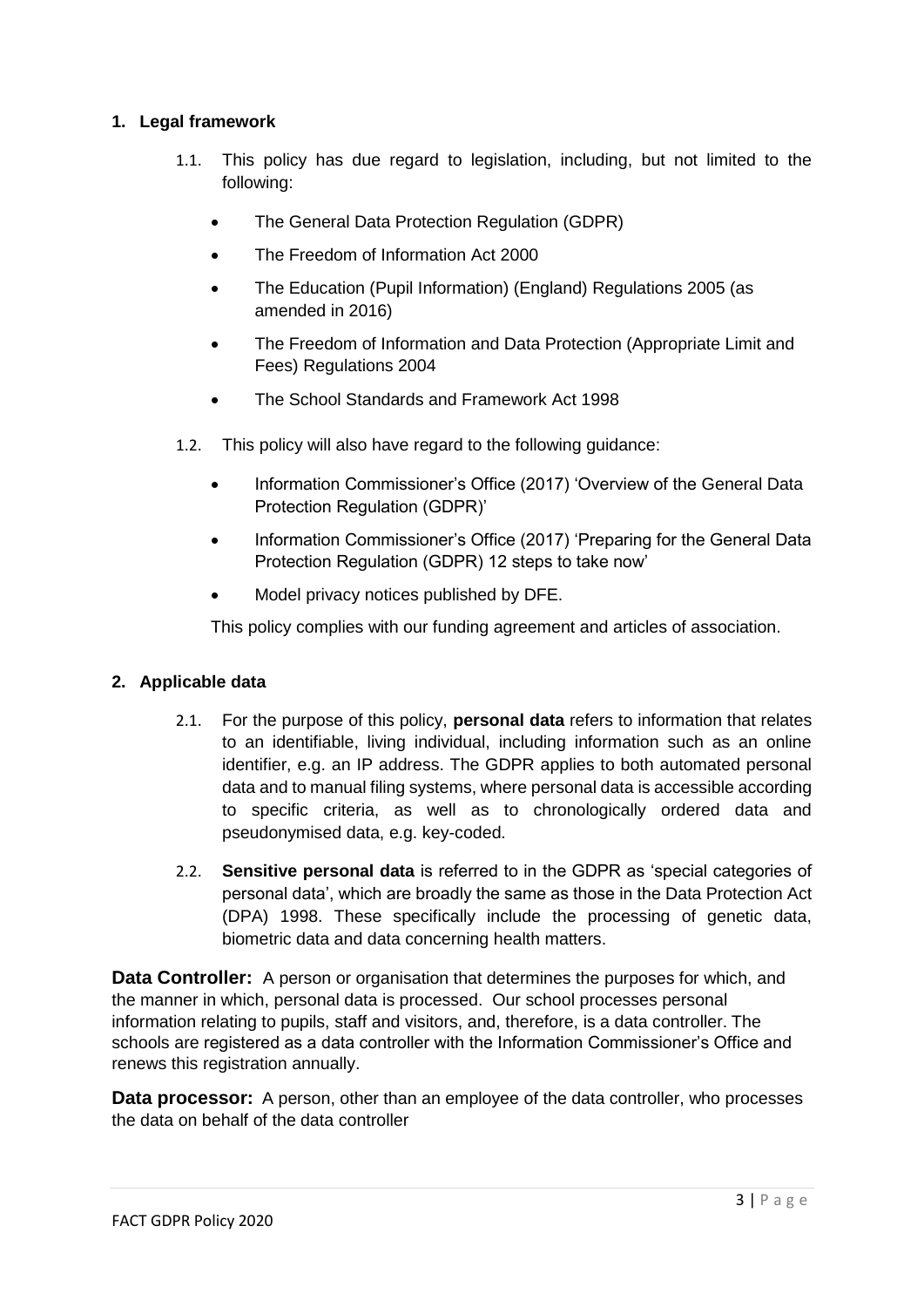#### <span id="page-4-0"></span>**3. Principles**

- 3.1. In accordance with the requirements outlined in the GDPR, personal data will be:
	- Processed lawfully, fairly and in a transparent manner in relation to individuals.
	- Collected for specified, explicit and legitimate purposes and not further processed in a manner that is incompatible with those purposes; further processing for archiving purposes in the public interest, scientific or historical research purposes or statistical purposes shall not be considered to be incompatible with the initial purposes.
	- Adequate, relevant and limited to what is necessary in relation to the purposes for which they are processed
	- Accurate and, where necessary, kept up-to-date; every reasonable step must be taken to ensure that personal data that are inaccurate, having regard to the purposes for which they are processed, are erased or rectified without delay.
	- Kept in a form which permits identification of data subjects for no longer than is necessary for the purposes for which the personal data are processed; personal data may be stored for longer periods, insofar as the personal data will be processed solely for archiving purposes in the public interest, scientific or historical research purposes or statistical purposes, subject to implementation of the appropriate technical and organisational measures required by the GDPR in order to safeguard the rights and freedoms of individuals.
	- Processed in a manner that ensures appropriate security of the personal data, including protection against unauthorised or unlawful processing and against accidental loss, destruction or damage, using appropriate technical or organisational measures.
- 3.2. The GDPR also requires that "the controller shall be responsible for, and able to demonstrate, compliance with the principles".

#### <span id="page-4-1"></span>**4. Accountability**

- 4.1. All schools will implement appropriate technical and organisational measures to demonstrate that data is processed in line with the principles set out in the GDPR.
- 4.2. The schools will provide comprehensive, clear and transparent privacy policies.
- 4.3. Records of activities relating to higher risk processing will be maintained, such as the processing of special categories data or that in relation to criminal convictions and offences.
- 4.4. Internal records of processing activities will include the following: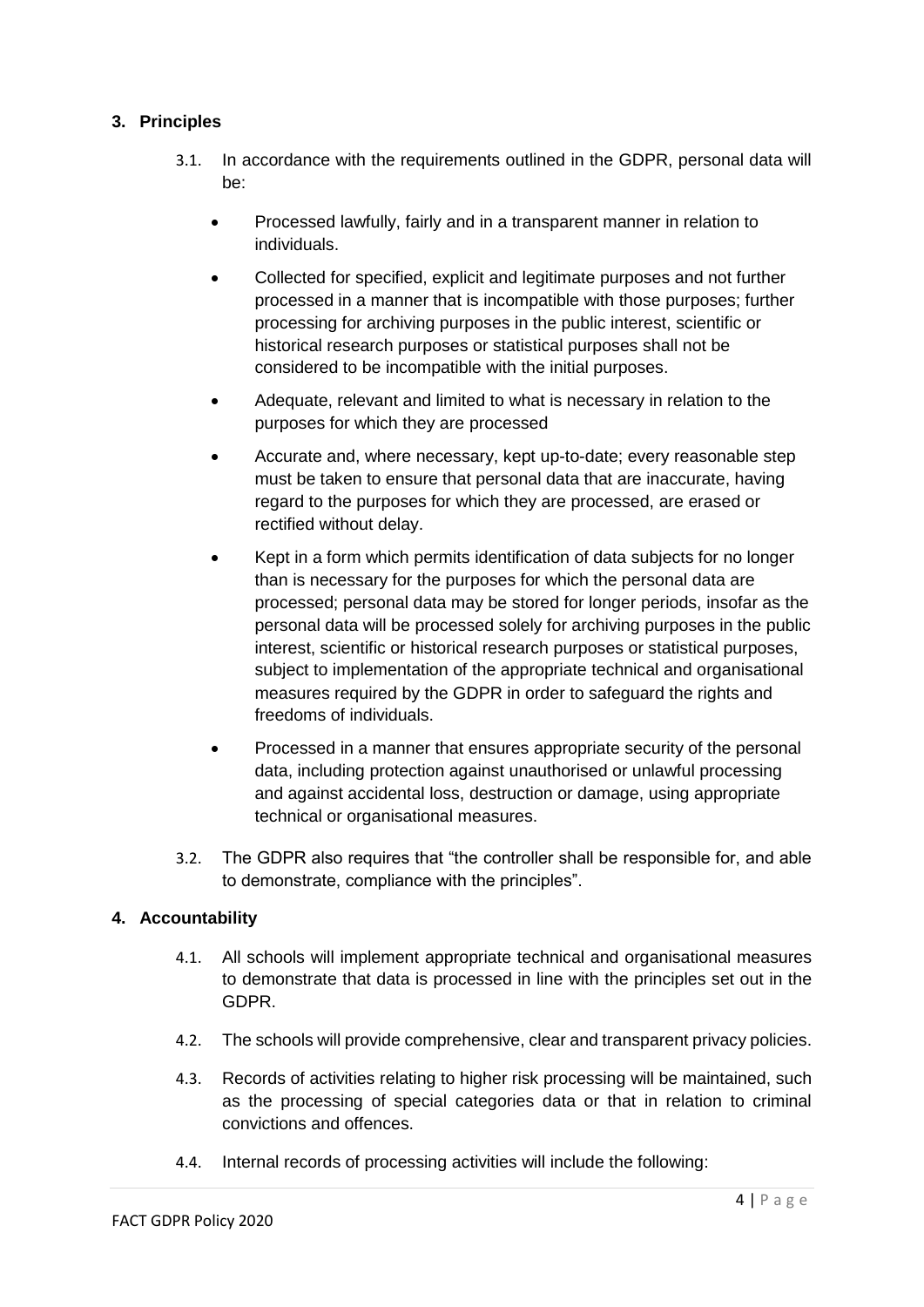- Name and details of the organisation
- Purpose(s) of the processing
- Description of the categories of individuals and personal data
- Retention schedules
- Categories of recipients of personal data
- Description of technical and organisational security measures
- Details of transfers to third countries, including documentation of the transfer mechanism safeguards in place
- 4.5. The school will implement measures that meet the principles of data protection by design and data protection by default, such as:
	- Data minimisation.
	- Pseudonymisation.
	- Transparency.
	- Allowing individuals to monitor processing.
	- Continuously creating and improving security features.
- 4.6. Data protection impact assessments will be used, where appropriate.

#### <span id="page-5-0"></span>**5. Data protection officer (DPO)**

- 5.1. A DPO has been appointed in order to:
	- Inform and advise the school and its employees about their obligations to comply with the GDPR and other data protection laws.
	- Monitor the school's compliance with the GDPR and other laws, including managing internal data protection activities, advising on data protection impact assessments, conducting internal audits, and providing the required training to staff members.
- 5.2. The role of DPO is outsourced to **SATSWANA**, provided that their duties are compatible with the duties of the DPO and do not lead to a conflict of interests.
- 5.3. The external DPO will have professional experience and knowledge of data protection law, particularly that in relation to schools.
- 5.4. The DPO will report to the highest level of management at the school, which is the **Executive Headteacher.**
- 5.5. The DPO will operate independently and will not be dismissed or penalised for performing their task.
- 5.6. Sufficient resources will be provided to the DPO to enable them to meet their GDPR obligations.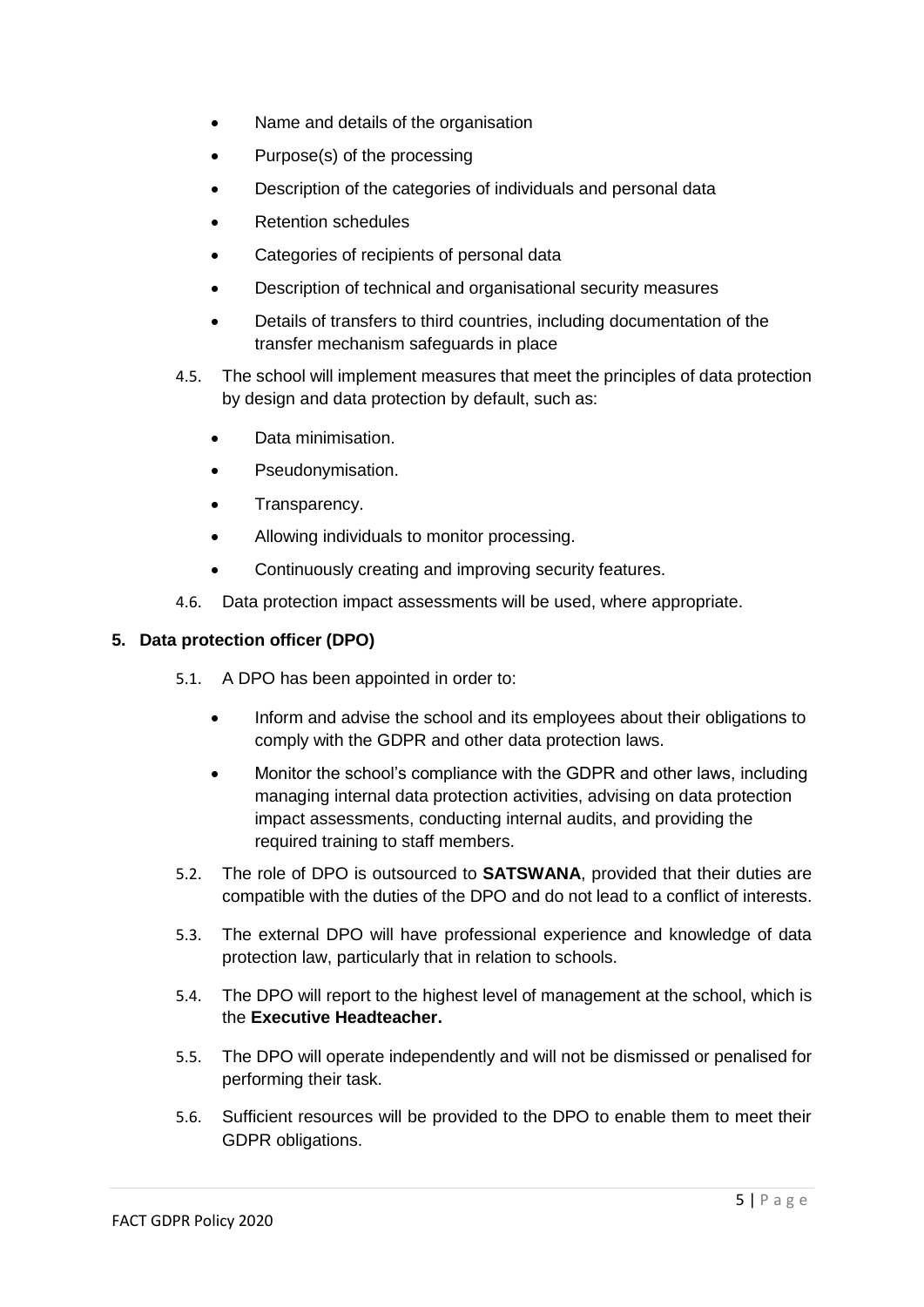#### <span id="page-6-0"></span>**6. Lawful processing**

- 6.1. The legal basis for processing data will be identified and documented prior to data being processed.
- 6.2. Under the GDPR, data will be lawfully processed under the following conditions:
	- The consent of the data subject has been obtained.
	- Processing is necessary for:
		- Compliance with a legal obligation.
		- The performance of a task carried out in the public interest or in the exercise of official authority vested in the controller.
		- For the performance of a contract with the data subject or to take steps to enter into a contract.
		- Protecting the vital interests of a data subject or another person.
		- For the purposes of legitimate interests pursued by the controller or a third party, except where such interests are overridden by the interests, rights or freedoms of the data subject. (This condition is not available to processing undertaken by the school in the performance of its tasks.)
- 6.3. Sensitive data will only be processed under the following conditions:
	- Explicit consent of the data subject, unless reliance on consent is prohibited by EU or Member State law.
	- Processing carried out by a not-for-profit body with a political, philosophical, religious or trade union aim provided the processing relates only to members or former members (or those who have regular contact with it in connection with those purposes) and provided there is no disclosure to a third party without consent.
	- Processing relates to personal data manifestly made public by the data subject.
	- Processing is necessary for:
		- Carrying out obligations under employment, social security or social protection law, or a collective agreement.
		- Protecting the vital interests of a data subject or another individual where the data subject is physically or legally incapable of giving consent.
		- The establishment, exercise or defence of legal claims or where courts are acting in their judicial capacity.
		- Reasons of substantial public interest on the basis of Union or Member State law which is proportionate to the aim pursued and which contains appropriate safeguards.
		- The purposes of preventative or occupational medicine, for assessing the working capacity of the employee, medical diagnosis, the provision of health or social care or treatment or management of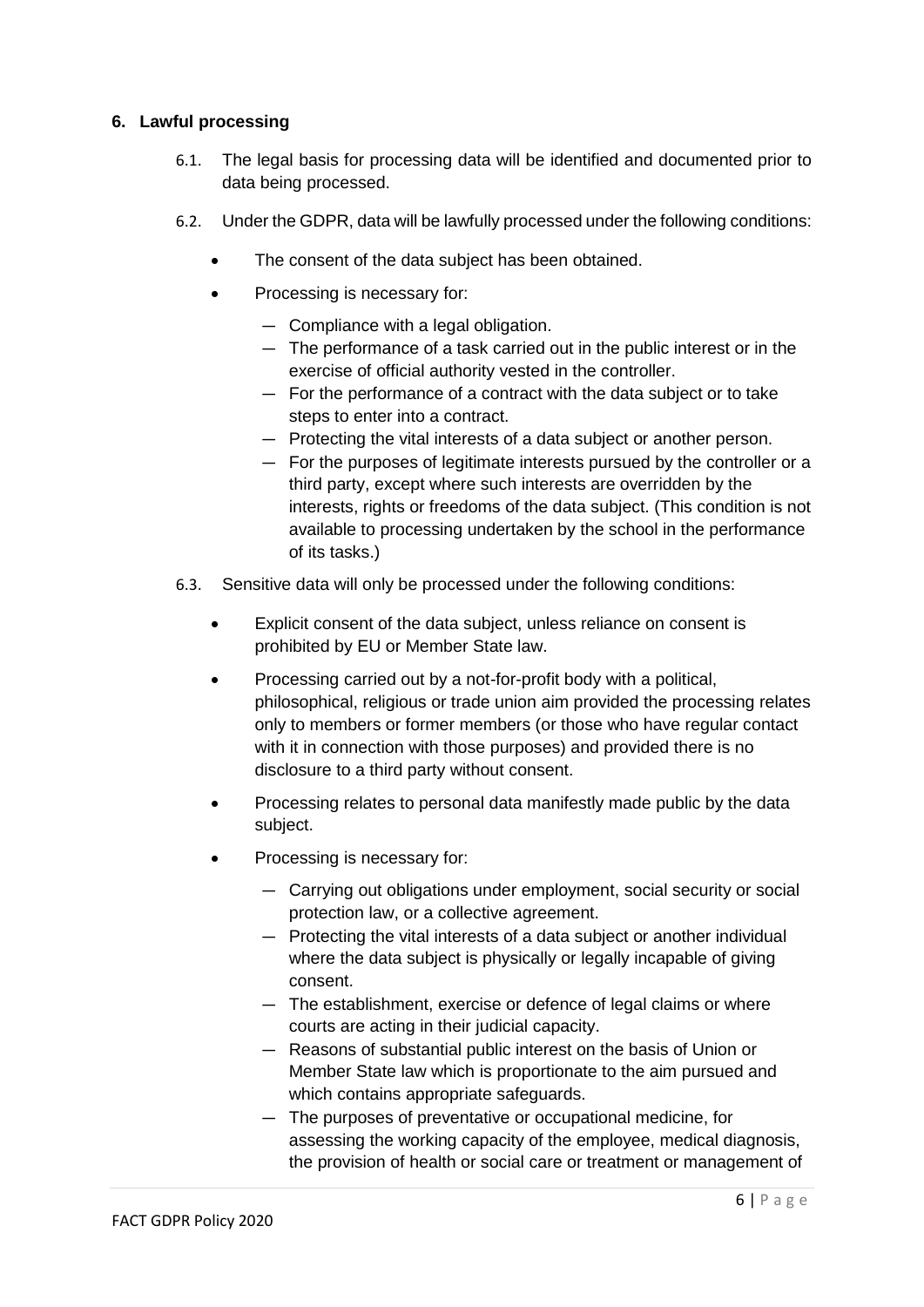health or social care systems and services on the basis of Union or Member State law or a contract with a health professional.

- Reasons of public interest in the area of public health, such as protecting against serious cross-border threats to health or ensuring high standards of healthcare and of medicinal products or medical devices.
- Archiving purposes in the public interest, or scientific and historical research purposes or statistical purposes in accordance with Article 89(1).

#### <span id="page-7-0"></span>**7. Consent**

- 7.1. Consent must be a positive indication. It cannot be inferred from silence, inactivity or pre-ticked boxes.
- 7.2. Consent will only be accepted where it is freely given, specific, informed and an unambiguous indication of the individual's wishes.
- 7.3. Where consent is given, a record will be kept documenting how and when consent was given.
- 7.4. The school ensures that consent mechanisms meet the standards of the GDPR. Where the standard of consent cannot be met, an alternative legal basis for processing the data must be found, or the processing must cease.
- 7.5. Consent accepted under the DPA will be reviewed to ensure it meets the standards of the GDPR; however, acceptable consent obtained under the DPA will not be reobtained.
- 7.6. Consent can be withdrawn by the individual at any time.
- 7.7. Where a child is under the age of 16 [or younger if the law provides it (up to the age of 13)], the consent of parents will be sought prior to the processing of their data, except where the processing is related to preventative or counselling services offered directly to a child.

#### <span id="page-7-1"></span>**8. The right to be informed**

- 8.1. The privacy notice supplied to individuals in regards to the processing of their personal data will be written in clear, plain language which is concise, transparent, easily accessible and free of charge.
- 8.2. If services are offered directly to a child, the school will ensure that the privacy notice is written in a clear, plain manner that the child will understand.
- 8.3. In relation to data obtained both directly from the data subject and not obtained directly from the data subject, the following information will be supplied within the privacy notice:
	- The identity and contact details of the controller (and where applicable, the controller's representative) and the DPO.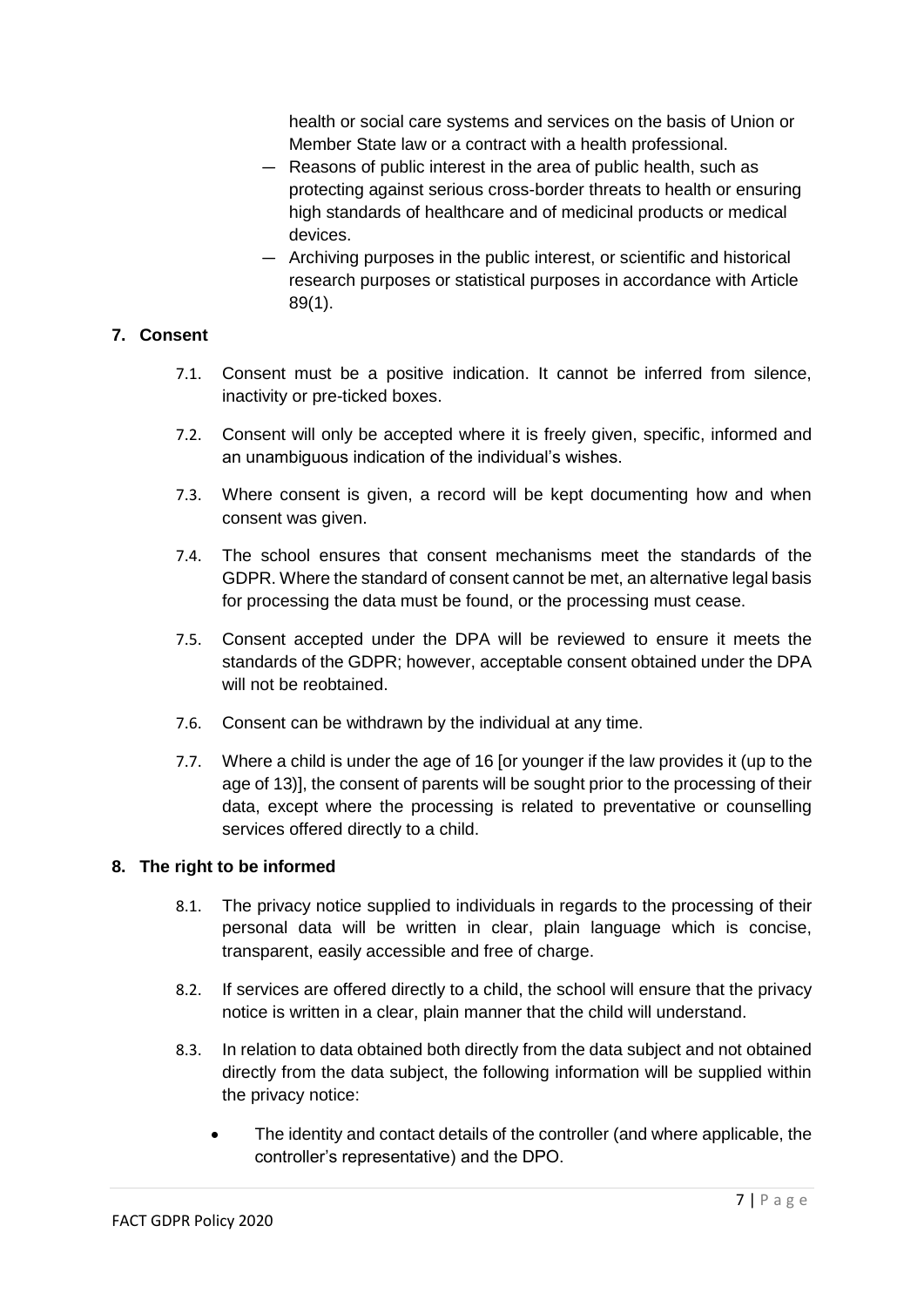- The purpose of, and the legal basis for, processing the data.
- The legitimate interests of the controller or third party.
- Any recipient or categories of recipients of the personal data.
- Details of transfers to third countries and the safeguards in place.
- The retention period of criteria used to determine the retention period.
- The existence of the data subject's rights, including the right to:
	- Withdraw consent at any time.
	- Lodge a complaint with a supervisory authority.
- The existence of automated decision making, including profiling, how decisions are made, the significance of the process and the consequences.
- 8.4. Where data is obtained directly from the data subject, information regarding whether the provision of personal data is part of a statutory or contractual requirement, as well as any possible consequences of failing to provide the personal data, will be provided.
- 8.5. Where data is not obtained directly from the data subject, information regarding the categories of personal data that the school holds, the source that the personal data originates from and whether it came from publicly accessible sources, will be provided.
- 8.6. For data obtained directly from the data subject, this information will be supplied at the time the data is obtained.
- 8.7. In relation to data that is not obtained directly from the data subject, this information will be supplied:
	- Within one month of having obtained the data.
	- If disclosure to another recipient is envisaged, at the latest, before the data are disclosed.
	- If the data are used to communicate with the individual, at the latest, when the first communication takes place.

#### <span id="page-8-0"></span>**9. The right of access**

- 9.1. Individuals have the right to obtain confirmation that their data is being processed.
- 9.2. Individuals have the right to submit a subject access request (SAR) to gain access to their personal data in order to verify the lawfulness of the processing.
- 9.3. The school will verify the identity of the person making the request before any information is supplied.
- 9.4. A copy of the information will be supplied to the individual free of charge; however, the school may impose a 'reasonable fee' to comply with requests for further copies of the same information.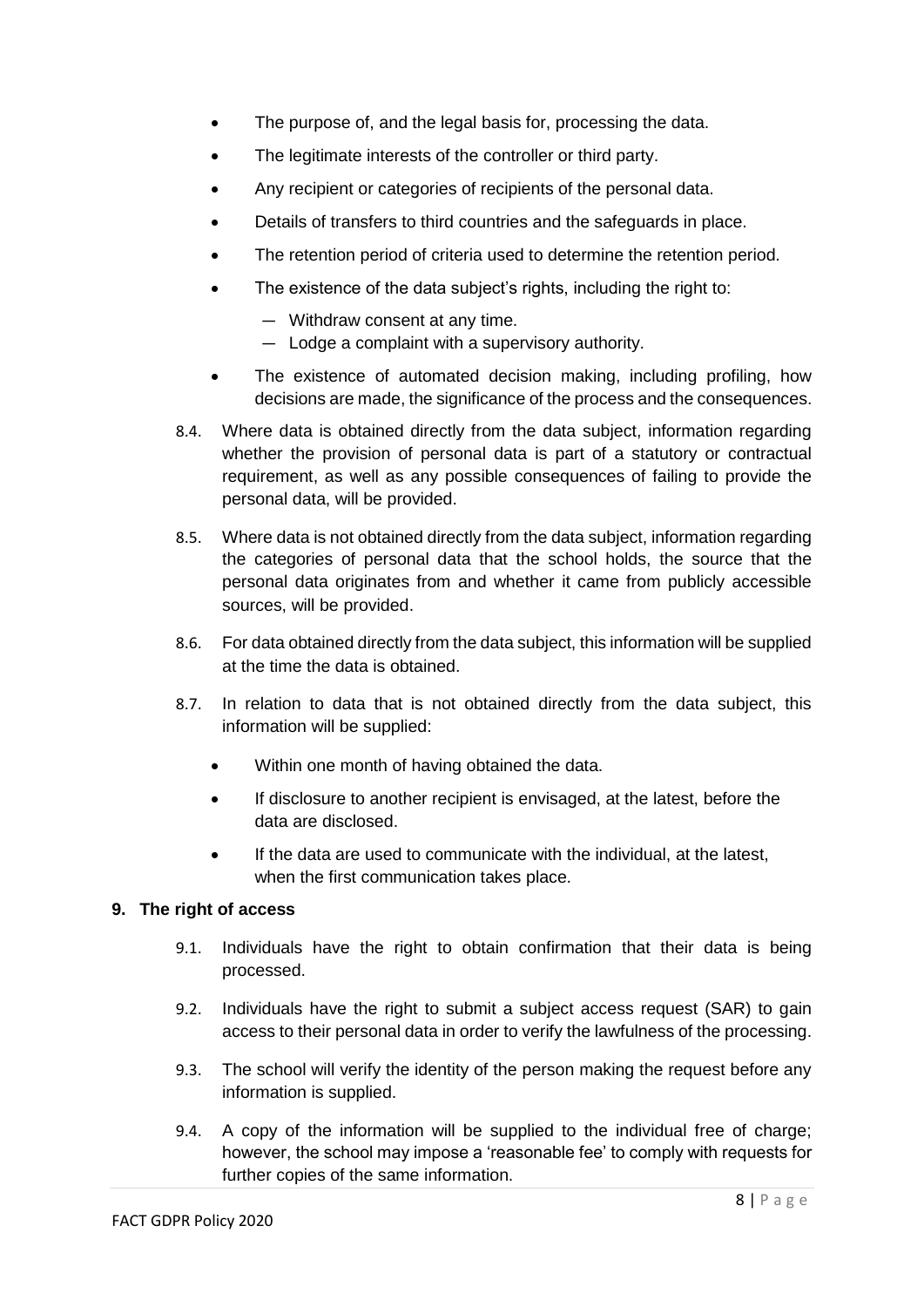- 9.5. Where a SAR has been made electronically, the information will be provided in a commonly used electronic format.
- 9.6. Where a request is manifestly unfounded, excessive or repetitive, a reasonable fee will be charged.
- 9.7. All fees will be based on the administrative cost of providing the information.
- 9.8. All requests will be responded to without delay and at the latest, within one month of receipt.
- 9.9. In the event of numerous or complex requests, the period of compliance will be extended by a further two months. The individual will be informed of this extension, and will receive an explanation of why the extension is necessary, within one month of the receipt of the request.
- 9.10. Where a request is manifestly unfounded or excessive, the school holds the right to refuse to respond to the request. The individual will be informed of this decision and the reasoning behind it, as well as their right to complain to the supervisory authority and to a judicial remedy, within one month of the refusal.
- 9.11. In the event that a large quantity of information is being processed about an individual, the school will ask the individual to specify the information the request is in relation to.

#### <span id="page-9-0"></span>**10. The right to rectification**

- 10.1. Individuals are entitled to have any inaccurate or incomplete personal data rectified.
- 10.2. Where the personal data in question has been disclosed to third parties, the school will inform them of the rectification where possible.
- 10.3. Where appropriate, the school will inform the individual about the third parties that the data has been disclosed to.
- 10.4. Requests for rectification will be responded to within one month; this will be extended by two months where the request for rectification is complex.
- 10.5. Where no action is being taken in response to a request for rectification, the school will explain the reason for this to the individual, and will inform them of their right to complain to the supervisory authority and to a judicial remedy.

#### <span id="page-9-1"></span>**11. The right to erasure**

- 11.1. Individuals hold the right to request the deletion or removal of personal data where there is no compelling reason for its continued processing.
- 11.2. Individuals have the right to erasure in the following circumstances:
	- Where the personal data is no longer necessary in relation to the purpose for which it was originally collected/processed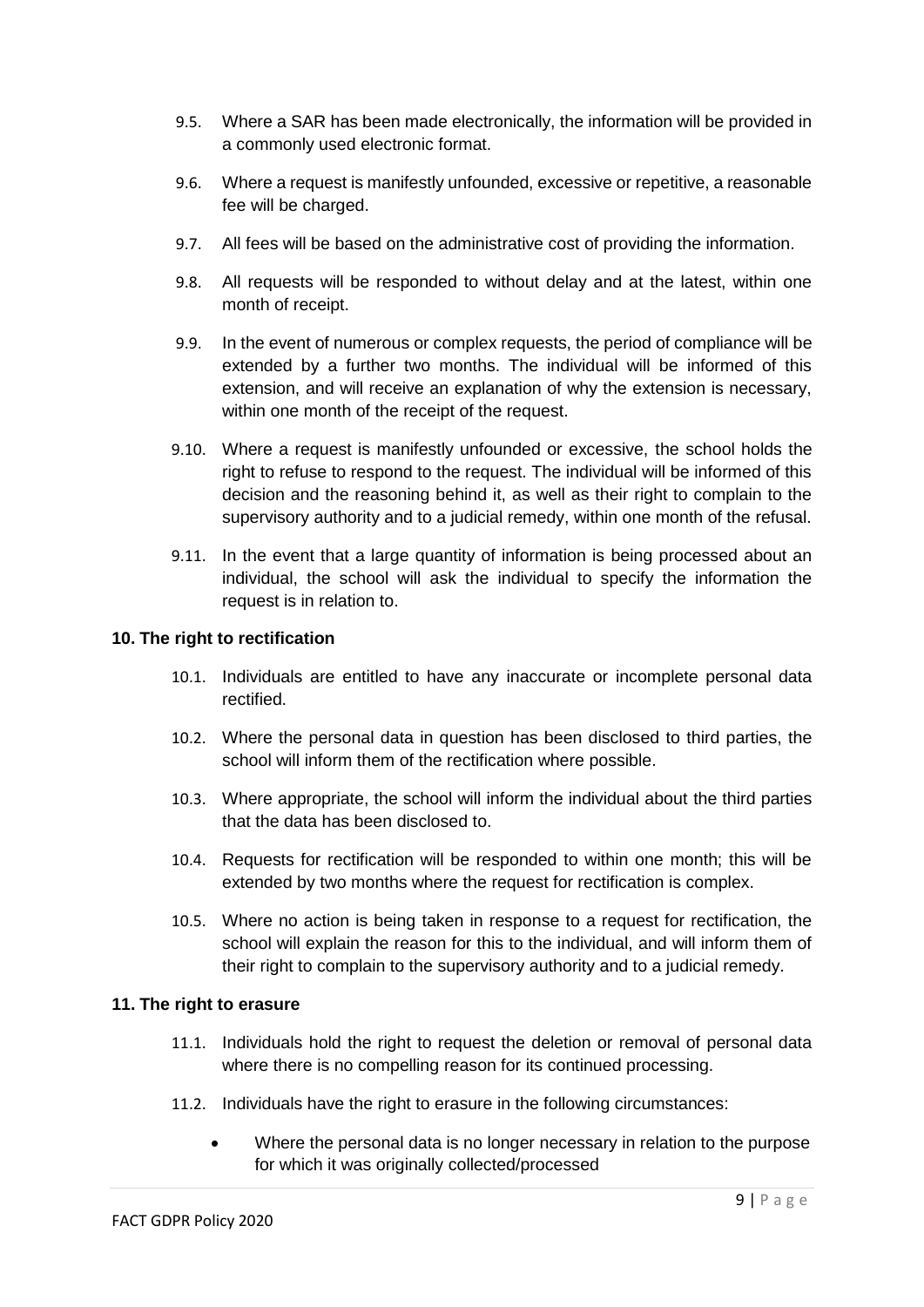- When the individual withdraws their consent
- When the individual objects to the processing and there is no overriding legitimate interest for continuing the processing
- The personal data was unlawfully processed
- The personal data is required to be erased in order to comply with a legal obligation
- The personal data is processed in relation to the offer of information society services to a child
- 11.3. The school has the right to refuse a request for erasure where the personal data is being processed for the following reasons:
	- To exercise the right of freedom of expression and information
	- To comply with a legal obligation for the performance of a public interest task or exercise of official authority
	- For public health purposes in the public interest
	- For archiving purposes in the public interest, scientific research, historical research or statistical purposes
	- The exercise or defence of legal claims
- 11.4. As a child may not fully understand the risks involved in the processing of data when consent is obtained, special attention will be given to existing situations where a child has given consent to processing and they later request erasure of the data, regardless of age at the time of the request.
- 11.5. Where personal data has been disclosed to third parties, they will be informed about the erasure of the personal data, unless it is impossible or involves disproportionate effort to do so.
- 11.6. Where personal data has been made public within an online environment, the school will inform other organisations who process the personal data to erase links to and copies of the personal data in question.

#### <span id="page-10-0"></span>**12. The right to restrict processing**

- 12.1. Individuals have the right to block or suppress the school's processing of personal data.
- 12.2. In the event that processing is restricted, the school will store the personal data, but not further process it, guaranteeing that just enough information about the individual has been retained to ensure that the restriction is respected in future.
- 12.3. The school will restrict the processing of personal data in the following circumstances: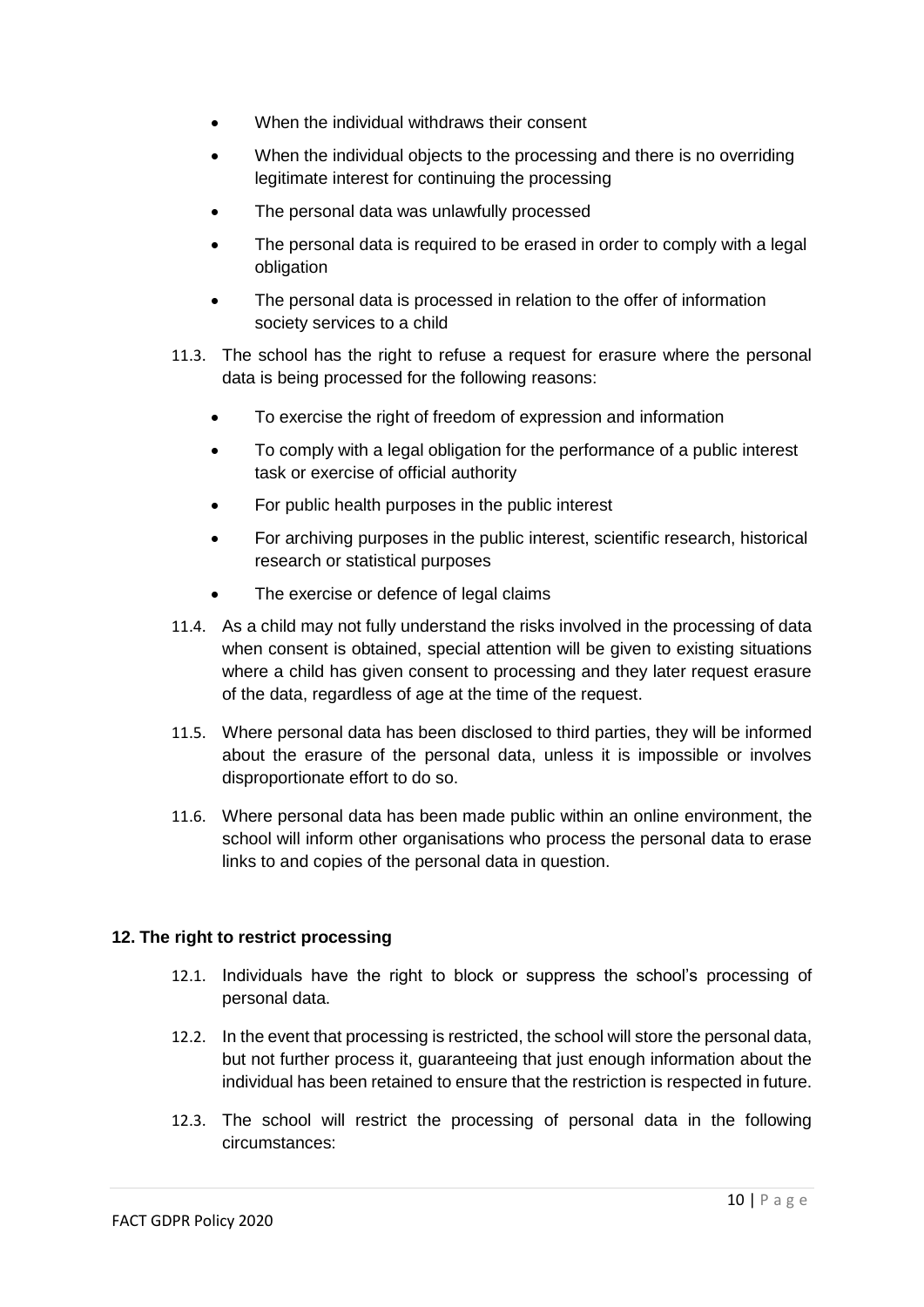- Where an individual contests the accuracy of the personal data, processing will be restricted until the school has verified the accuracy of the data
- Where an individual has objected to the processing and the school is considering whether their legitimate grounds override those of the individual
- Where processing is unlawful and the individual opposes erasure and requests restriction instead
- Where the school no longer needs the personal data but the individual requires the data to establish, exercise or defend a legal claim
- 12.4. If the personal data in question has been disclosed to third parties, the school will inform them about the restriction on the processing of the personal data, unless it is impossible or involves disproportionate effort to do so.
- 12.5. The school will inform individuals when a restriction on processing has been lifted.

#### <span id="page-11-0"></span>**13. The right to data portability**

- 13.1. Individuals have the right to obtain and reuse their personal data for their own purposes across different services.
- 13.2. Personal data can be easily moved, copied or transferred from one IT environment to another in a safe and secure manner, without hindrance to usability.
- 13.3. The right to data portability only applies in the following cases:
	- To personal data that an individual has provided to a controller
	- Where the processing is based on the individual's consent or for the performance of a contract
	- When processing is carried out by automated means
- 13.4. Personal data will be provided in a structured, commonly used and machinereadable form.
- 13.5. The school will provide the information free of charge.
- 13.6. Where feasible, data will be transmitted directly to another organisation at the request of the individual.
- 13.7. The school is not required to adopt or maintain processing systems which are technically compatible with other organisations.
- 13.8. In the event that the personal data concerns more than one individual, the school will consider whether providing the information would prejudice the rights of any other individual.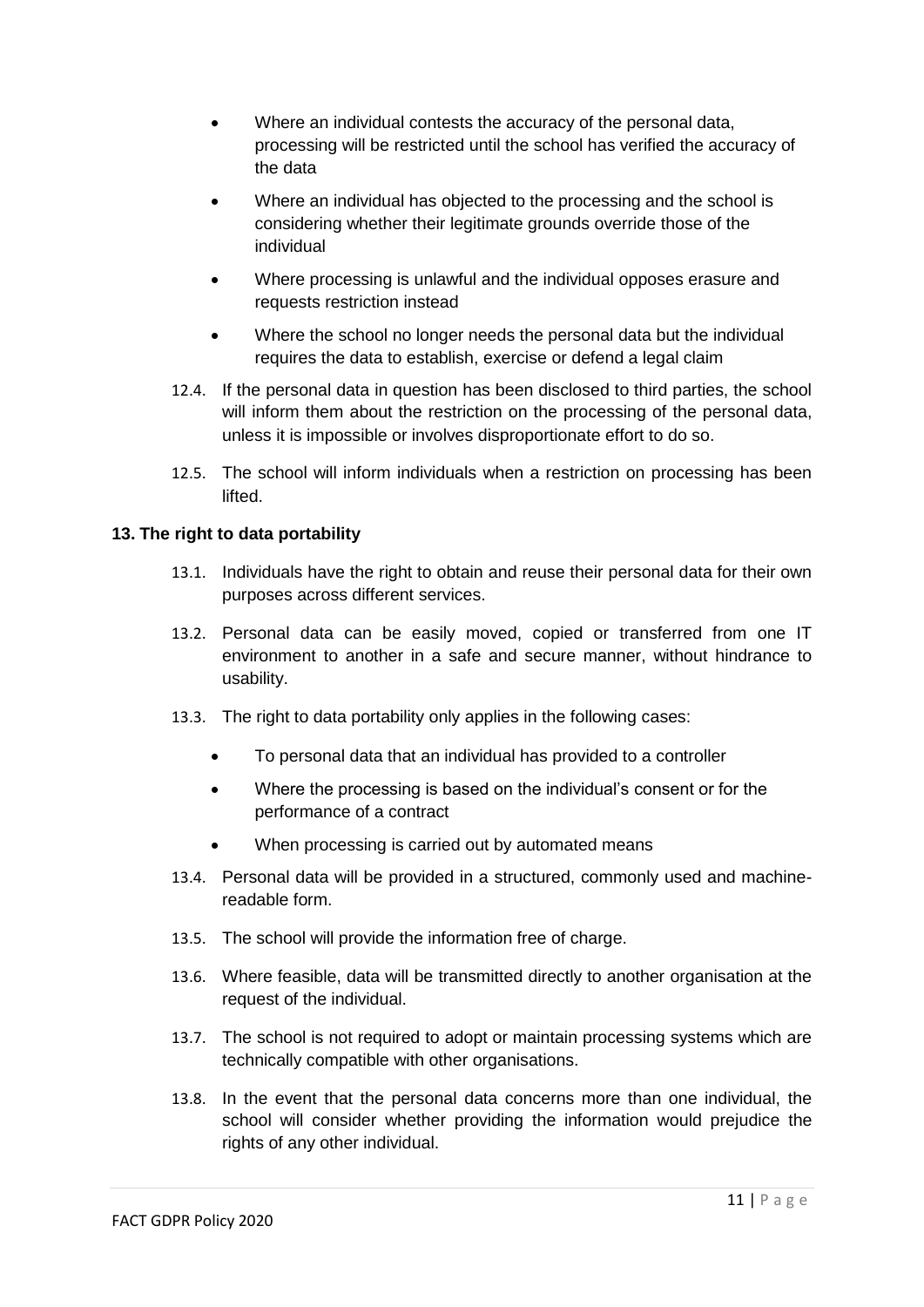- 13.9. The school will respond to any requests for portability within one month.
- 13.10. Where the request is complex, or a number of requests have been received, the timeframe can be extended by two months, ensuring that the individual is informed of the extension and the reasoning behind it within one month of the receipt of the request.
- 13.11. Where no action is being taken in response to a request, the school will, without delay and at the latest within one month, explain to the individual the reason for this and will inform them of their right to complain to the supervisory authority and to a judicial remedy.

#### <span id="page-12-0"></span>**14. The right to object**

- 14.1. The school will inform individuals of their right to object at the first point of communication, and this information will be outlined in the privacy notice and explicitly brought to the attention of the data subject, ensuring that it is presented clearly and separately from any other information.
- 14.2. Individuals have the right to object to the following:
	- Processing based on legitimate interests or the performance of a task in the public interest
	- Direct marketing
	- Processing for purposes of scientific or historical research and statistics.
- 14.3. Where personal data is processed for the performance of a legal task or legitimate interests:
	- An individual's grounds for objecting must relate to his or her particular situation.
	- The school will stop processing the individual's personal data unless the processing is for the establishment, exercise or defence of legal claims, or, where the school can demonstrate compelling legitimate grounds for the processing, which override the interests, rights and freedoms of the individual.
- 14.4. Where personal data is processed for direct marketing purposes:
	- The school will stop processing personal data for direct marketing purposes as soon as an objection is received.
	- The school cannot refuse an individual's objection regarding data that is being processed for direct marketing purposes.
- 14.5. Where personal data is processed for research purposes:
	- The individual must have grounds relating to their particular situation in order to exercise their right to object.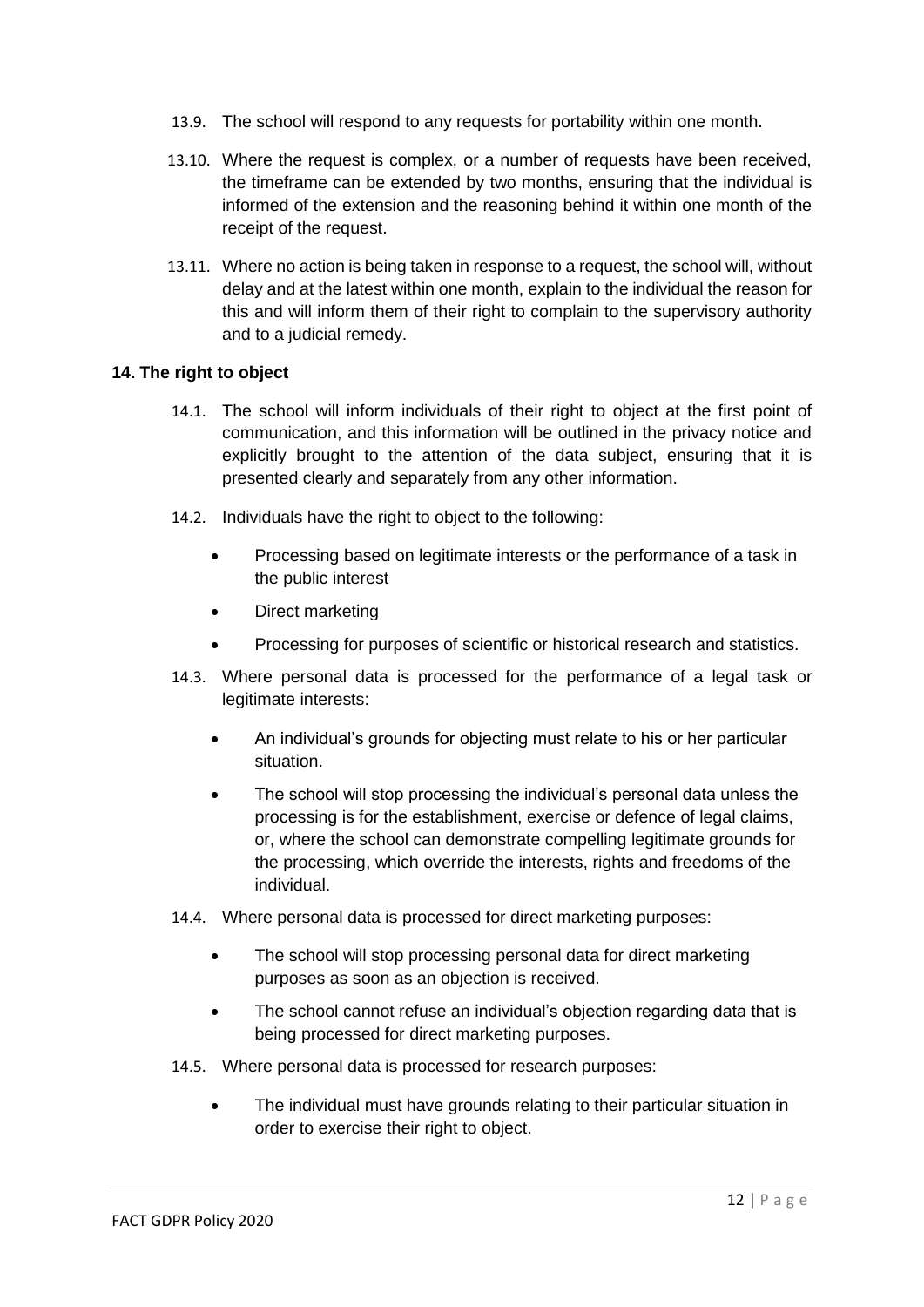- Where the processing of personal data is necessary for the performance of a public interest task, the school is not required to comply with an objection to the processing of the data.
- 14.6. Where the processing activity is outlined above, but is carried out online, the school will offer a method for individuals to object online.

#### <span id="page-13-0"></span>**15. Automated decision making and profiling**

- 15.1. Individuals have the right not to be subject to a decision when:
	- It is based on automated processing, e.g. profiling.
	- It produces a legal effect or a similarly significant effect on the individual.
- 15.2. The school will take steps to ensure that individuals are able to obtain human intervention, express their point of view, and obtain an explanation of the decision and challenge it.
- 15.3. When automatically processing personal data for profiling purposes, the school will ensure that the appropriate safeguards are in place, including:
	- Ensuring processing is fair and transparent by providing meaningful information about the logic involved, as well as the significance and the predicted impact.
	- Using appropriate mathematical or statistical procedures.
	- Implementing appropriate technical and organisational measures to enable inaccuracies to be corrected and minimise the risk of errors.
	- Securing personal data in a way that is proportionate to the risk to the interests and rights of the individual and prevents discriminatory effects.
- 15.4. Automated decisions must not concern a child or be based on the processing of sensitive data, unless:
	- The school has the explicit consent of the individual.
	- The processing is necessary for reasons of substantial public interest on the basis of Union/Member State law.

#### <span id="page-13-1"></span>**16. Privacy by design and privacy impact assessments**

- 16.1. The school will act in accordance with the GDPR by adopting a privacy by design approach and implementing technical and organisational measures which demonstrate how the school has considered and integrated data protection into processing activities.
- 16.2. Data protection impact assessments (DPIAs) will be used to identify the most effective method of complying with the school's data protection obligations and meeting individuals' expectations of privacy.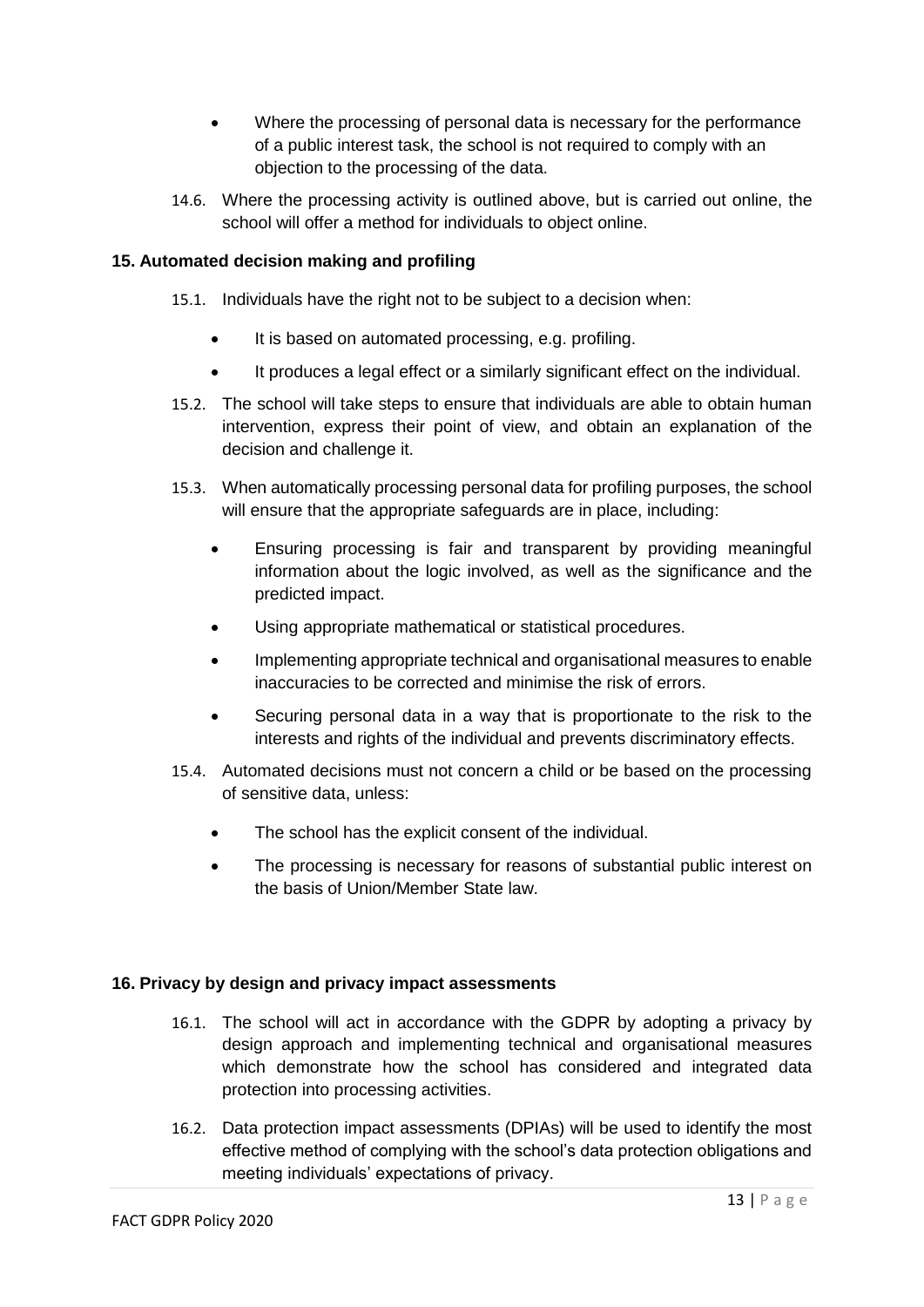- 16.3. DPIAs will allow the school to identify and resolve problems at an early stage, thus reducing associated costs and preventing damage from being caused to the school's reputation which might otherwise occur.
- 16.4. A DPIA will be carried out when using new technologies or when the processing is likely to result in a high risk to the rights and freedoms of individuals.
- 16.5. A DPIA will be used for more than one project, where necessary.
- 16.6. High risk processing includes, but is not limited to, the following:
	- Systematic and extensive processing activities, such as profiling
	- Large scale processing of special categories of data or personal data which is in relation to criminal convictions or offences
	- The use of CCTV.
- 16.7. The school will ensure that all DPIAs include the following information:
	- A description of the processing operations and the purposes
	- An assessment of the necessity and proportionality of the processing in relation to the purpose
	- An outline of the risks to individuals
	- The measures implemented in order to address risk
- 16.8. Where a DPIA indicates high risk data processing, the school will consult the ICO to seek its opinion as to whether the processing operation complies with the GDPR.

#### <span id="page-14-0"></span>**17. Data breaches**

- 17.1. The term 'personal data breach' refers to a breach of security which has led to the destruction, loss, alteration, unauthorised disclosure of, or access to, personal data.
- 17.2. The Executive Headteacher will ensure that all staff members are made aware of, and understand, what constitutes a data breach as part of their CPD training.
- 17.3. Where a breach is likely to result in a risk to the rights and freedoms of individuals, the relevant supervisory authority will be informed.
- 17.4. All notifiable breaches will be reported to the relevant supervisory authority within 72 hours of the school becoming aware of it.
- 17.5. The risk of the breach having a detrimental effect on the individual, and the need to notify the relevant supervisory authority, will be assessed on a caseby-case basis.
- 17.6. In the event that a breach is likely to result in a high risk to the rights and freedoms of an individual, the school will notify those concerned directly.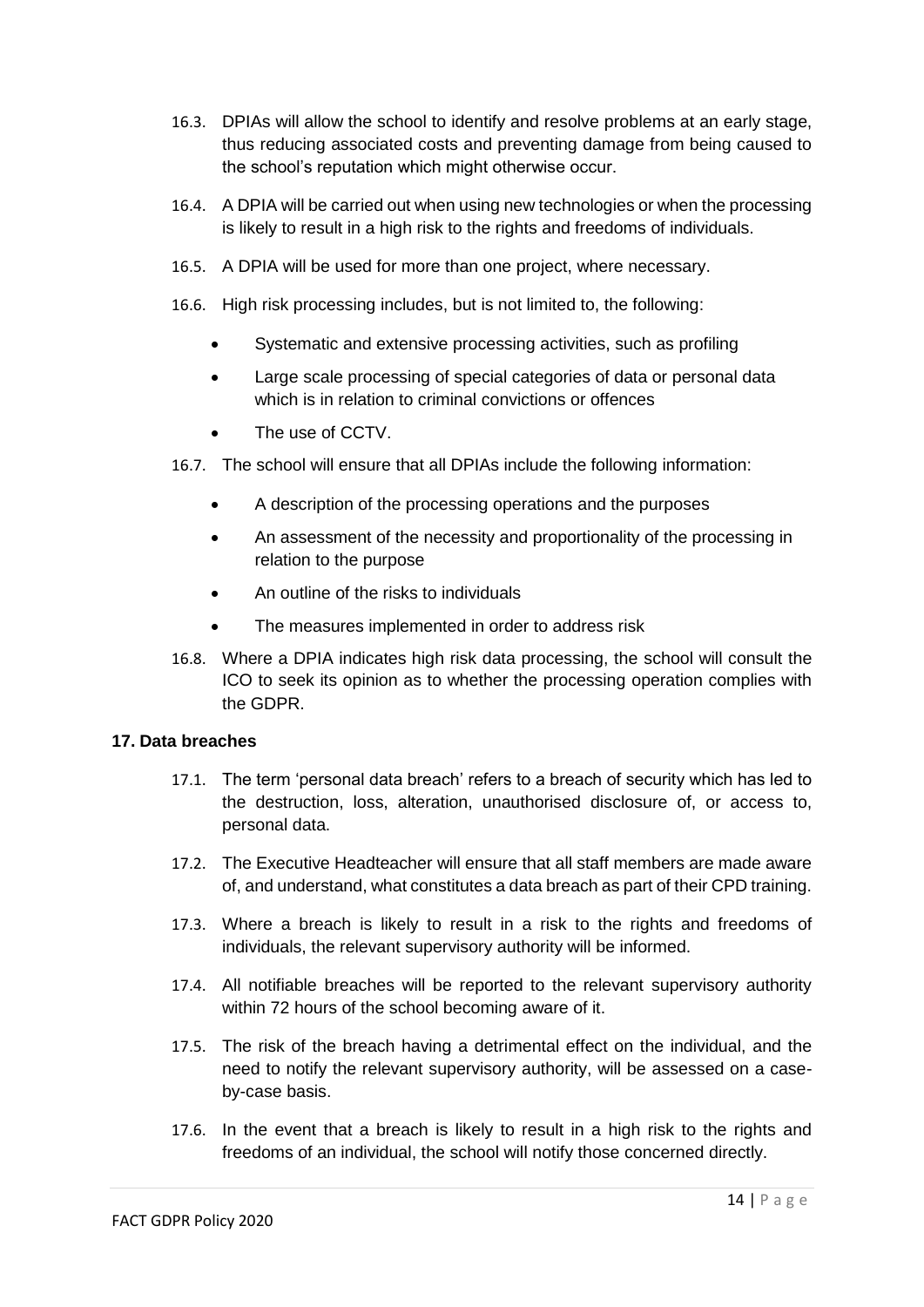- 17.7. A 'high risk' breach means that the threshold for notifying the individual is higher than that for notifying the relevant supervisory authority.
- 17.8. In the event that a breach is sufficiently serious, the public will be notified without undue delay.
- 17.9. Effective and robust breach detection, investigation and internal reporting procedures are in place at the school, which facilitate decision-making in relation to whether the relevant supervisory authority or the public need to be notified.
- 17.10. Within a breach notification, the following information will be outlined:
	- The nature of the personal data breach, including the categories and approximate number of individuals and records concerned
	- The name and contact details of the DPO
	- An explanation of the likely consequences of the personal data breach
	- A description of the proposed measures to be taken to deal with the personal data breach
	- Where appropriate, a description of the measures taken to mitigate any possible adverse effects
- 17.11. Failure to report a breach when required to do so may result in a fine, as well as a fine for the breach itself.

#### <span id="page-15-0"></span>**18. Data security**

- 18.1. Confidential paper records will be kept in a locked filing cabinet, drawer or safe, with restricted access.
- 18.2. Confidential paper records will not be left unattended or in clear view anywhere with general access.
- 18.3. Digital data is coded, encrypted or password-protected, both on a local hard drive and on a network drive that is regularly backed up off-site.
- 18.4. Where data is saved on removable storage or a portable device, the device will be kept in a locked filing cabinet, drawer or safe when not in use.
- 18.5. Memory sticks will not be used to hold personal information unless they are password-protected and fully encrypted.
- 18.6. All electronic devices are password-protected to protect the information on the device in case of theft.
- 18.7. Where possible, the school enables electronic devices to allow the remote blocking or deletion of data in case of theft.
- 18.8. Staff, trustees and governors will not use their personal laptops or computers for school purposes.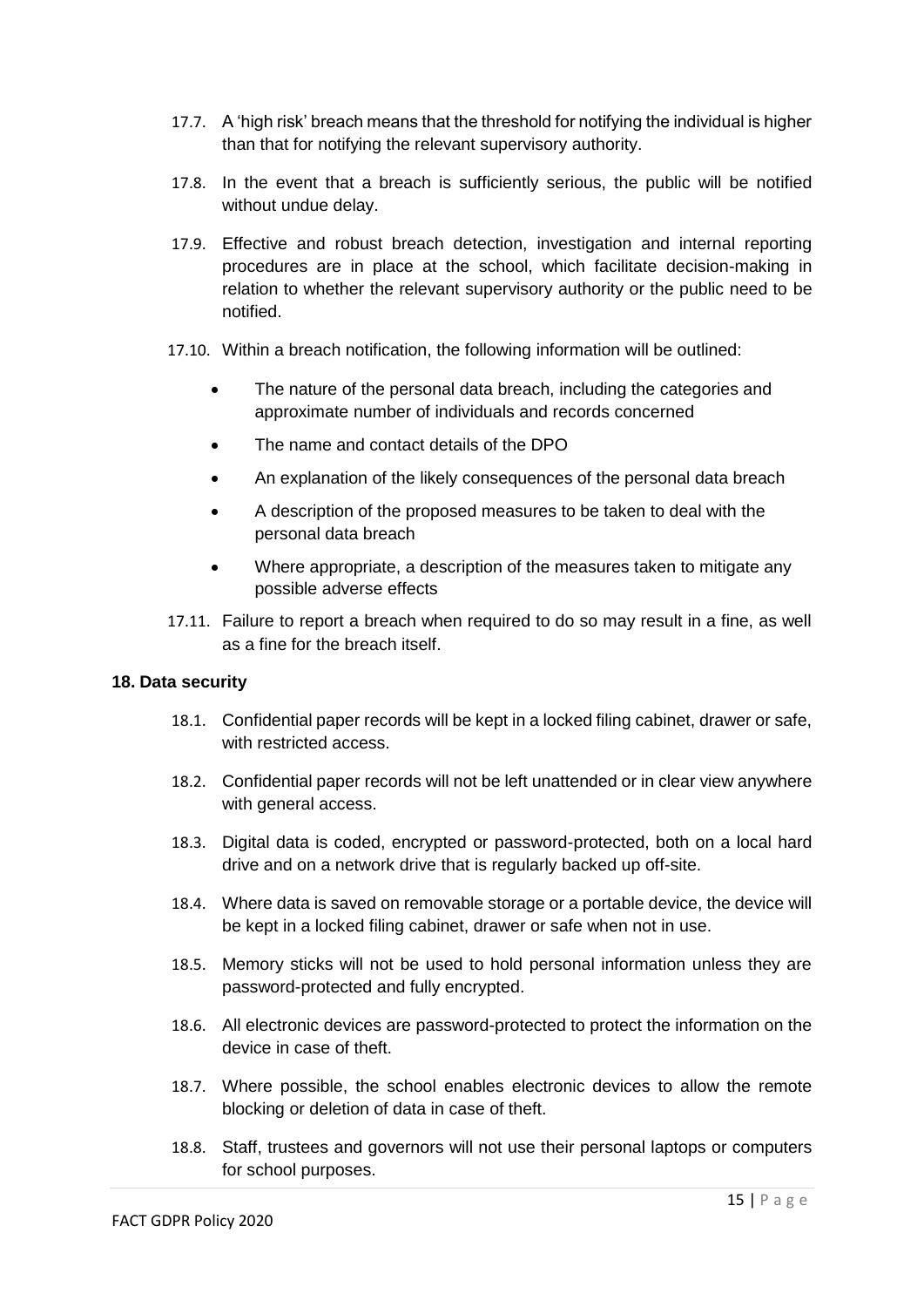- 18.9. All necessary members of staff are provided with their own secure login and password, and every computer regularly prompts users to change their password.
- 18.10. Emails containing sensitive or confidential information are password-protected if there are unsecure servers between the sender and the recipient.
- 18.11. Circular emails to parents are sent blind carbon copy (bcc), so email addresses are not disclosed to other recipients.
- 18.12. When sending confidential information by fax, staff will always check that the recipient is correct before sending.
- 18.13. Where personal information that could be considered private or confidential is taken off the premises, either in electronic or paper format, staff will take extra care to follow the same procedures for security, e.g. keeping devices under lock and key. The person taking the information from the school premises accepts full responsibility for the security of the data.
- 18.14. Before sharing data, all staff members will ensure:
	- They are allowed to share it.
	- That adequate security is in place to protect it.
	- Who will receive the data has been outlined in a privacy notice.
- 18.15. Under no circumstances are visitors allowed access to confidential or personal information. Visitors to areas of the school containing sensitive information are supervised at all times.
- 18.16. The physical security of the school's buildings and storage systems, and access to them, is reviewed on a termly basis. If an increased risk in vandalism/burglary/theft is identified, extra measures to secure data storage will be put in place.
- 18.17. School takes its duties under the GDPR seriously and any unauthorised disclosure may result in disciplinary action.
- 18.18. The Finance & Business Director is responsible for continuity and recovery measures are in place to ensure the security of protected data.

#### <span id="page-16-0"></span>**19. Publication of information**

- 19.1. Schools publish a publication scheme on its website outlining classes of information that will be made routinely available, including:
	- Policies and procedures
	- Annual reports
	- Financial information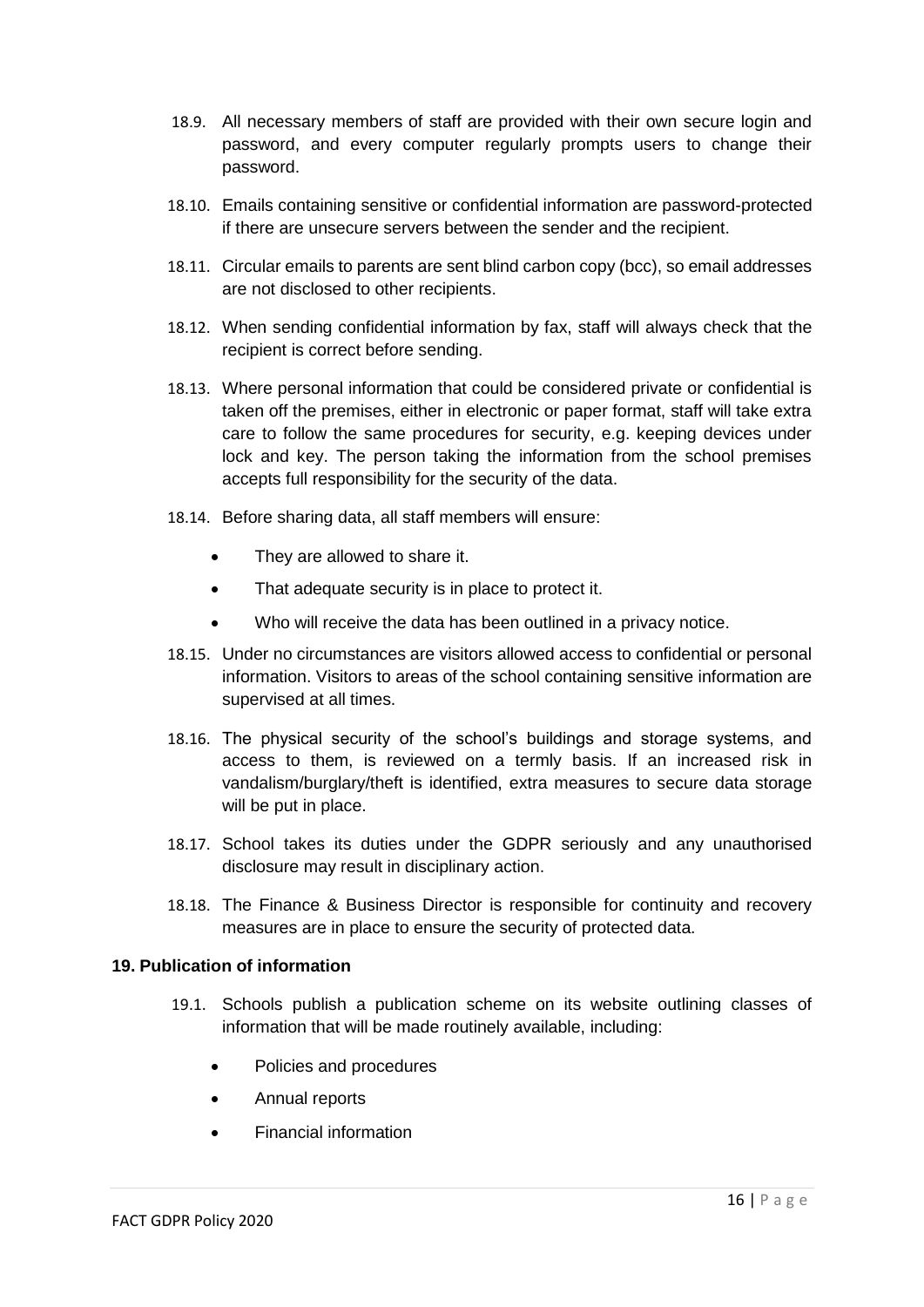- 19.2. Classes of information specified in the publication scheme are made available quickly and easily on request.
- 19.3. Schools will not publish any personal information, including photos, on its website without the permission of the affected individual.
- 19.4. When uploading information to the school website, staff are considerate of any metadata or deletions which could be accessed in documents and images on the site.

#### <span id="page-17-0"></span>**20. CCTV and photography**

- 20.1. The school understands that recording images of identifiable individuals constitutes as processing personal information, so it is done in line with data protection principles.
- 20.2. The school notifies all pupils, staff and visitors of the purpose for collecting CCTV images via notice boards, letters and email.
- 20.3. Cameras are only placed where they do not intrude on anyone's privacy and are necessary to fulfil their purpose.
- 20.4. All CCTV footage will be kept for six months for security purposes; the Executive Headteacher/Head of schools are responsible for keeping the records secure and allowing access.
- 20.5. The school will always indicate its intentions for taking photographs of pupils and will retrieve permission before publishing them.
- 20.6. If the school wishes to use images/video footage of pupils in a publication, such as the school website, prospectus, or recordings of school plays, written permission will be sought for the particular usage from the parent of the pupil.
- 20.7. Images captured by individuals for recreational/personal purposes, and videos made by parents for family use, are exempt from the GDPR.

#### <span id="page-17-1"></span>**21. Data retention**

- 21.1. Data will not be kept for longer than is necessary.
- 21.2. Unrequired data will be deleted as soon as practicable.
- 21.3. Some educational records relating to former pupils or employees of the school may be kept for an extended period for legal reasons, but also to enable the provision of references or academic transcripts.
- 21.4. Paper documents will be shredded or pulped, and electronic memories scrubbed clean or destroyed, once the data should no longer be retained.

#### <span id="page-17-2"></span>**22. DBS data**